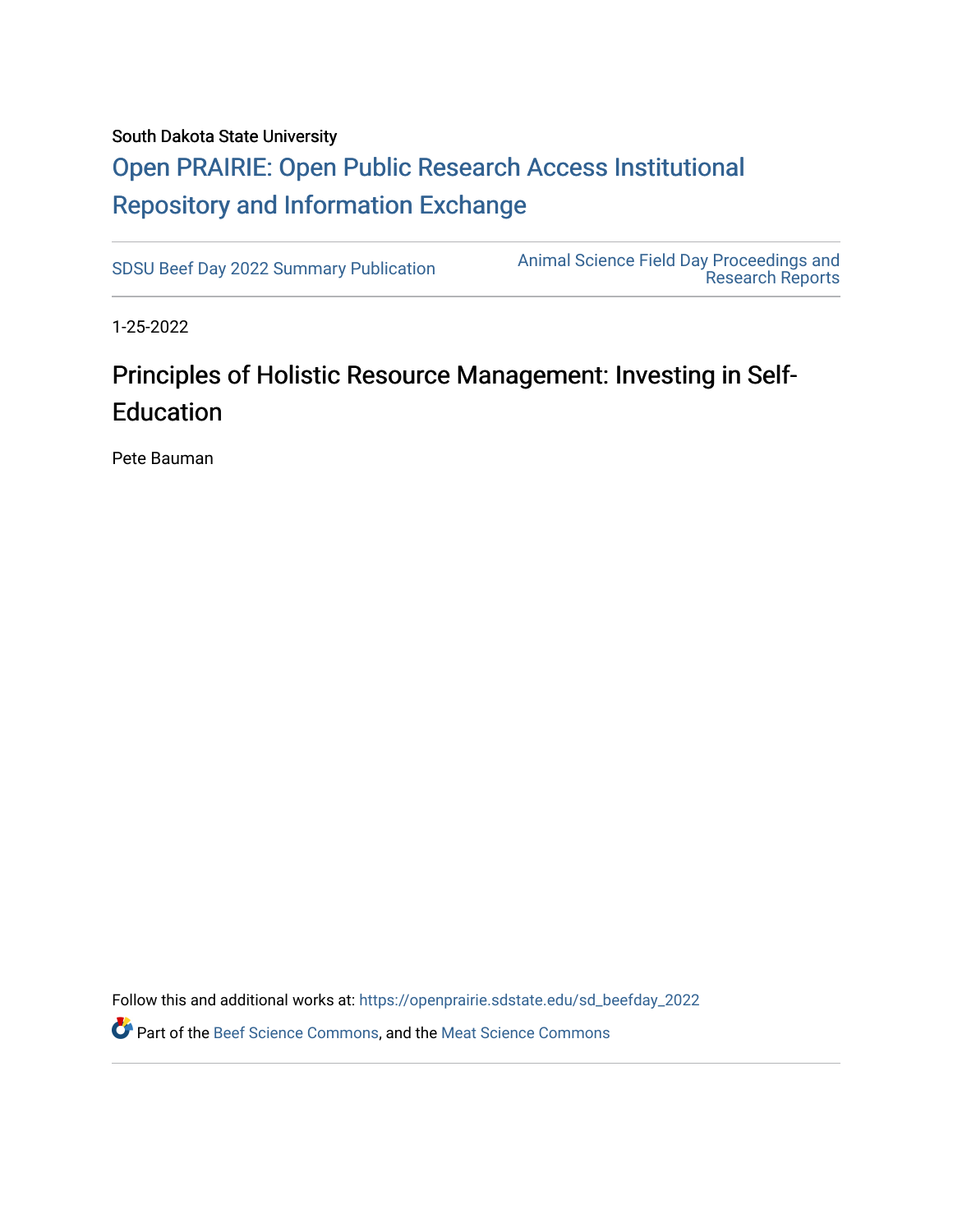# Beef Day 2022

# **Principles of holistic resource management: Investing in self-education**

*Pete Bauman*

## **Objective**

To introduce agricultural producers to an option for assessing livestock and land stewardship through a Holistic Resource Management and 'Triple Bottom Line' approach to whole farm and ranch planning.

## Study Description

First developed as a concept for approaching grazing resources management by Alan Savory in the 1970's as a means of combating poor grazing practices, the concept of Holistic Management has evolved in the modern era to Holistic Resource Management, or in some cases "Wholistic" Resource Management, suggesting a more inclusive approach to overall planning and assessment beyond developing a sustainable grazing plan.

In simplified terms, a complete Holistic Resource Management plan for an agricultural businesses ultimately embraces a core concept that centers on the original 'Triple Bottom Line' accounting philosophy where the three "P's" of profit, people, and planet are all viewed as valuable measures and the advancement of a balanced relationship between these measures leads to successful management of a business as a whole.

There are several iterations of the three "P's" in various business sectors, but all generally reflect the broad categories of measuring sustainability in relation to Social, Environmental, and Economic impact. In the farming and ranching industry, these measures are often re-labeled as finances, resources (land and other assets), and people (often family).

There is, and will continue to be, a great deal of debate over Savory's grazing model. And key to the success of triple bottom line accounting, as explained by the founder of the concept John Elkington, is that it be more than simply a method of accounting. Rather, both are designed to provoke deeper thinking about the entirety of the thing being assessed.

Because of this more open interpretation, the combination of Holistic Resource Management coupled with Triple Bottom Line accounting creates a framework for agricultural producers to walk through a process of recognizing and challenging paradigms, creating vision, setting goals, identifying and engaging key persons, and learning to work with (instead of counter to) natural processes that can lead to greater profitability and resilience.

## Take Home Points

Agricultural producers who have embraced the concepts of Holistic Resource Management planning utilizing a Triple Bottom Line approach to accounting and accountability have often, and at times drastically, changed their operational structure and business models. Some changes that are often cited as drivers of improving profitability are:

- Recognizing and matching livestock with the local environment
- Syncing management with natural cycles
- Identifying and controlling unnecessary input expenses



**SOUTH DAKOTA STATE UNIVERSITY** Department of Animal Science

South Dakota State University Beef Day 2022 © 2022 South Dakota Board of Regents



**SOUTH DAKOTA STATE UNIVERSITY EXTENSION**